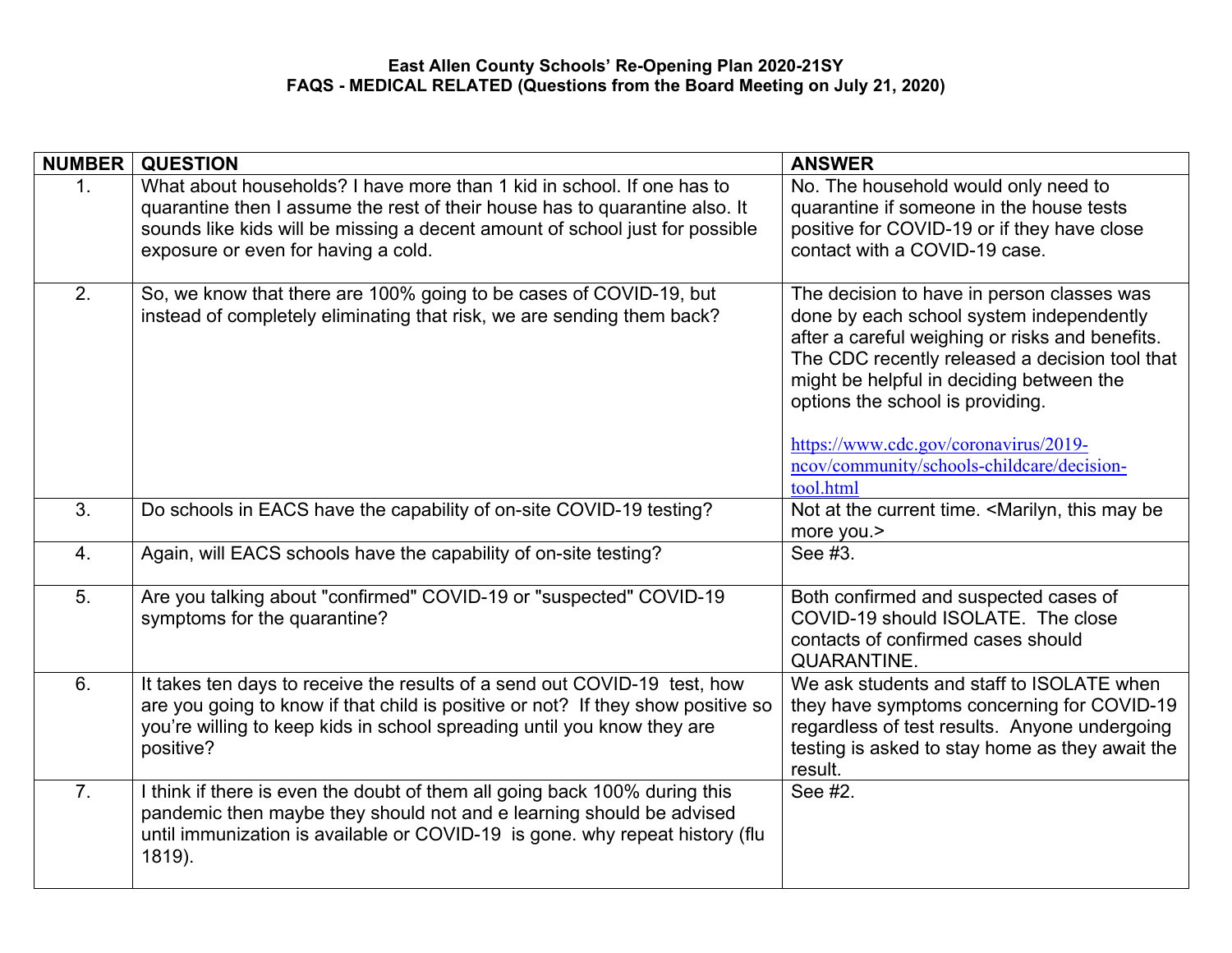| 8.  | Asymptomatic people are a large majority. How do we keep our children<br>safe?<br>How do you identify asymptomatic children? Probably not infectious? just<br>because you're asymptomatic does NOT mean you're not infectious.                                                                                                                                                                                                                                                                                                                                                                                                                                                                                                                                                                                                                   | Pre-symptomatic and asymptomatic spread is<br>part of what has made this a global pandemic.<br>Face coverings, social distancing and hand<br>washing for all people helps limit this spread.                                                                          |
|-----|--------------------------------------------------------------------------------------------------------------------------------------------------------------------------------------------------------------------------------------------------------------------------------------------------------------------------------------------------------------------------------------------------------------------------------------------------------------------------------------------------------------------------------------------------------------------------------------------------------------------------------------------------------------------------------------------------------------------------------------------------------------------------------------------------------------------------------------------------|-----------------------------------------------------------------------------------------------------------------------------------------------------------------------------------------------------------------------------------------------------------------------|
| 9.  | How do you identify the common cold from COVID-19? It would be a shame<br>to send kids home for 14 days for having a cold.                                                                                                                                                                                                                                                                                                                                                                                                                                                                                                                                                                                                                                                                                                                       | It's very challenging. We anticipate that face<br>coverings, social distancing and hand washing<br>will reduce the spread of all viruses and<br>hopefully help limit this problem.                                                                                    |
| 10. | What about drainage from a sinuses/allergies? Will they be mandated to be<br>tested no matter what?                                                                                                                                                                                                                                                                                                                                                                                                                                                                                                                                                                                                                                                                                                                                              | We would recommend isolation and testing<br>only when there's a change in the person's<br>typical allergy symptoms.                                                                                                                                                   |
| 11. | Will you base substantial spread based off of the state numbers or just the<br>school spread in general?                                                                                                                                                                                                                                                                                                                                                                                                                                                                                                                                                                                                                                                                                                                                         | <b>EACS and the Allen County Health</b><br>Department will be looking at a variety of data<br>sources including school, county and state.                                                                                                                             |
| 12  | What is the difference between low, moderate and substantial?                                                                                                                                                                                                                                                                                                                                                                                                                                                                                                                                                                                                                                                                                                                                                                                    | <b>EACS and the Allen County Health</b><br>Department will be looking at a variety of data<br>sources. We plan to take into account testing,<br>case numbers, overall trajectory of change,<br>hospital occupancy and other metrics to make<br>determinations.        |
| 13. | Are there hard numbers to decide what is minimal or substantial? So many<br>cases? A set infection rate per classroom?                                                                                                                                                                                                                                                                                                                                                                                                                                                                                                                                                                                                                                                                                                                           | See #12                                                                                                                                                                                                                                                               |
| 14. | I had a concern In regards to the reopening. Has anybody on the board<br>thought about taking temperatures before allowing the kids to get on buses<br>or allowing them to enter into the school? My thing is what's stopping<br>parents from sending their kids to school with temperatures or other<br>symptoms because they can't miss work. Parents do that already and the<br>school doesn't catch it or doesn't catch it right away? Maybe having the kids<br>who ride the bus have their temps taken by the bus driver before getting on<br>the bus? For kids in the drop off line having 2 or 3 staff members by the<br>doors taking temps before school each morning? And what about staff<br>members, teachers, office people, custodians, cafeteria personnel? I didn't<br>know if anybody had brought that to the board's attention. | Taking temperatures is a commonly used tool<br>for businesses. Unfortunately, many people<br>do not have fevers and are infectious before<br>having fevers. Risks and benefits for this and<br>other screenings was considered before<br>submitting the current plan. |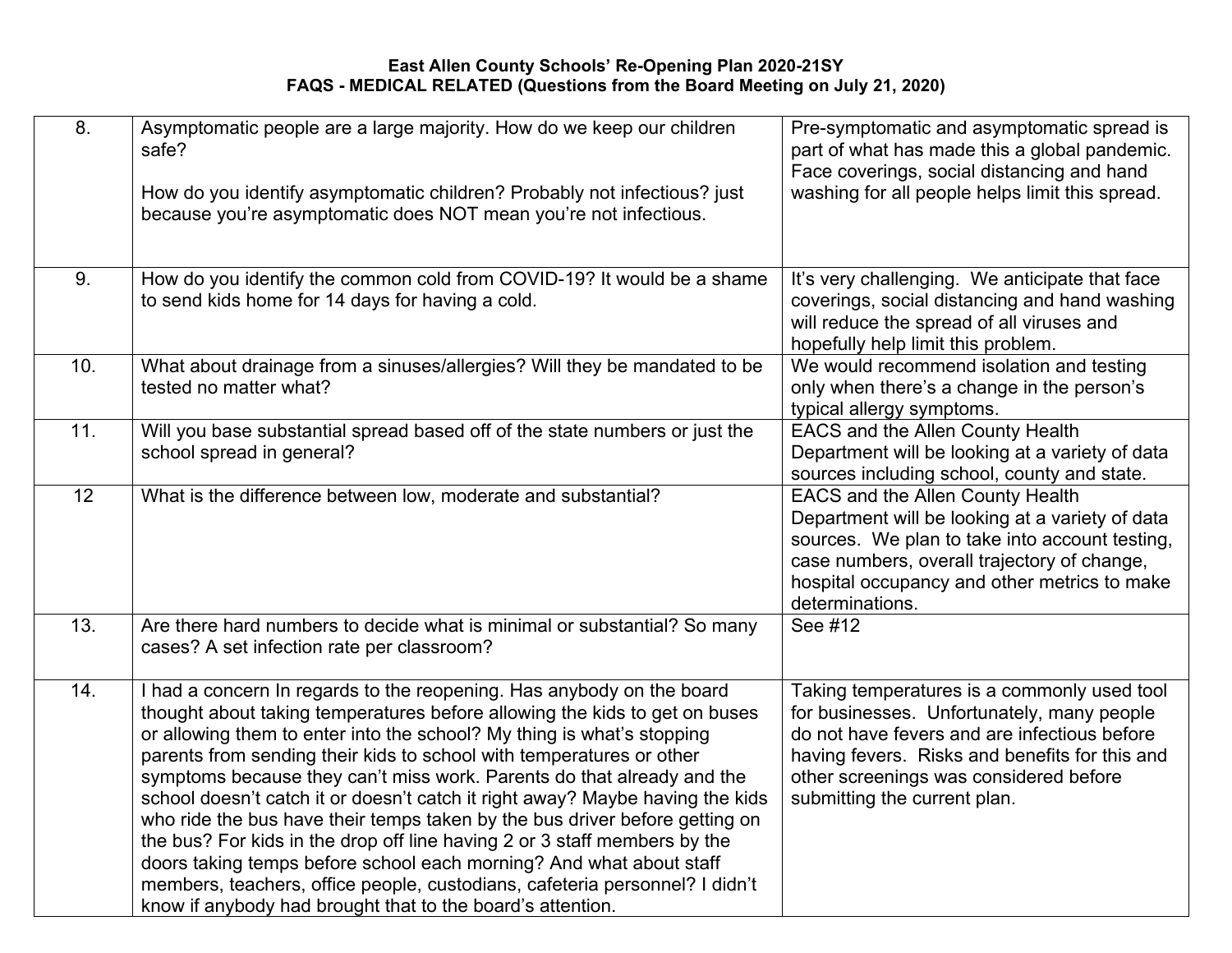| Number       | <b>QUESTION</b>                                                                                                                                                                                                                                                                          | <b>ANSWER</b>                                                                                                                                                                                                                                                                         |
|--------------|------------------------------------------------------------------------------------------------------------------------------------------------------------------------------------------------------------------------------------------------------------------------------------------|---------------------------------------------------------------------------------------------------------------------------------------------------------------------------------------------------------------------------------------------------------------------------------------|
| <b>MASKS</b> | Will masks be provided?                                                                                                                                                                                                                                                                  | Yes, if needed.                                                                                                                                                                                                                                                                       |
|              | Are face shields accepted? What type of masks are accepted?                                                                                                                                                                                                                              | Yes. Any facial covering which covers both<br>the mouth and nose is acceptable, (i.e.<br>bandanas, face masks, face shields)                                                                                                                                                          |
|              | How do we keep masks clean if the students remove them during PE,<br>outside, etc.                                                                                                                                                                                                       | Each P.E. teacher will give guidance on what<br>students need to do with their masks to keep<br>them in their optimal condition.                                                                                                                                                      |
|              | Will masks have to be worn during P.E. while inside?                                                                                                                                                                                                                                     | If students are not able to socially distance a<br>mask will need to be worn. If students can<br>socially distance masks do not need to be<br>worn.                                                                                                                                   |
|              | If there are students that refuse to wear masks, the parents of their<br>classmates should be notified. This puts other students at risk.<br>No names given but I would like to know if students are not wearing<br>masks. It will impact my decisions in continuing to send my children | Any student that does not follow the<br>directions of the teacher to put their mask<br>on/keep it on will be referred to the office<br>after a gentle reminder from the teacher to<br>comply. If a student does not wear their mask<br>it will be dealt with as any discipline issue. |
|              | What is the plan/recommendation for special needs children that will not<br>wear a mask? Would it be recommended that a special needs child that<br>will absolutely not wear a mask stay home this year? My son refuses to<br>wear one.                                                  | Please work directly with your child's school<br>because each special needs student is<br>different. We will work collaboratively with<br>parents.                                                                                                                                    |
|              | Can a teacher require students to wear masks in their classrooms?                                                                                                                                                                                                                        | Yes. If students are not able to socially<br>distance or if there are medically fragile<br>people in the classroom.                                                                                                                                                                   |
|              | If a student refuses to wear a mask can the teacher exclude them from<br>their class?                                                                                                                                                                                                    | See above answer on discipline.                                                                                                                                                                                                                                                       |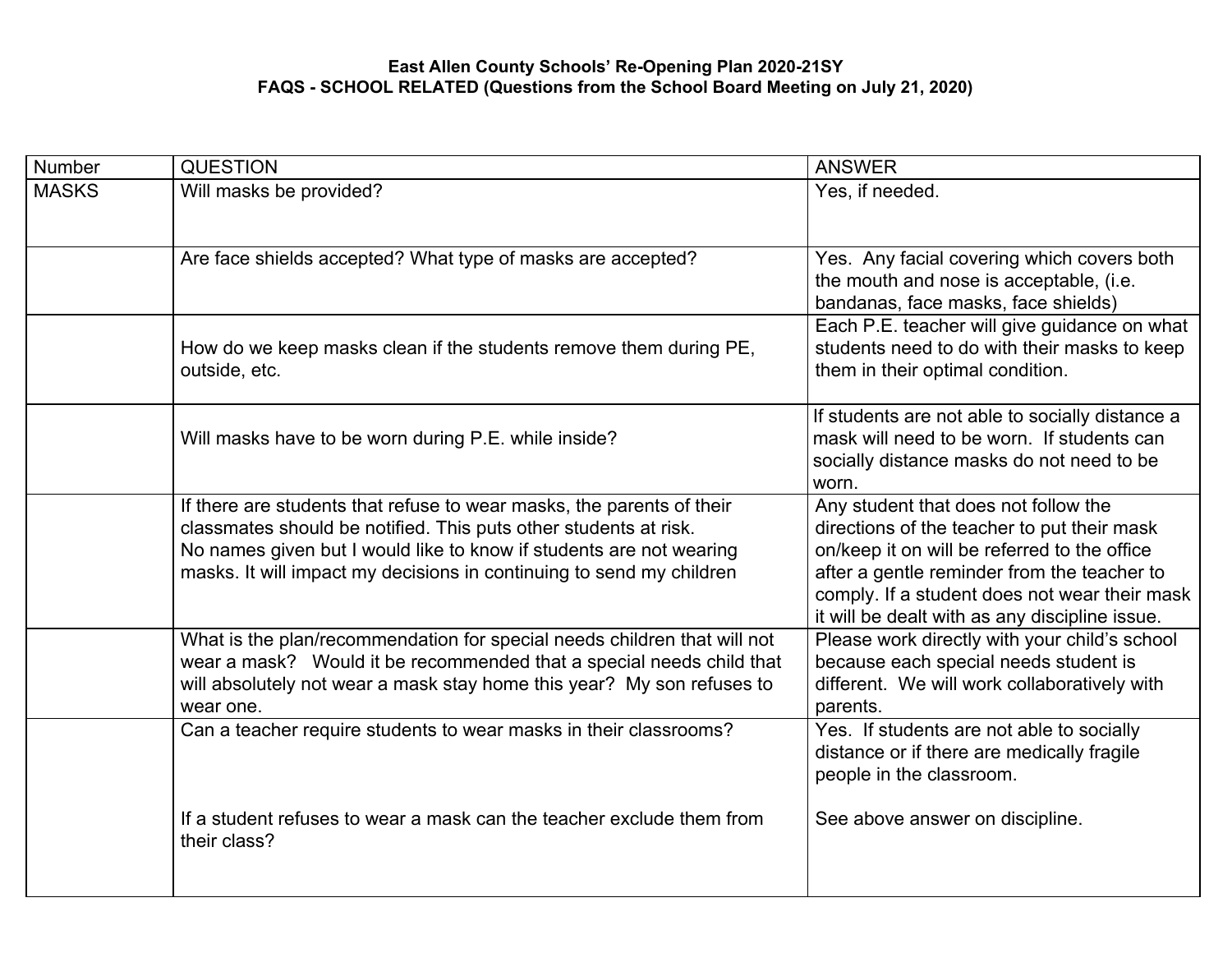|                                | How will students be disciplined for not wearing masks (and wearing                                                                                                                                                   |                                                                                                                                                                                             |
|--------------------------------|-----------------------------------------------------------------------------------------------------------------------------------------------------------------------------------------------------------------------|---------------------------------------------------------------------------------------------------------------------------------------------------------------------------------------------|
|                                | correctly) when they are being expected to wear them?                                                                                                                                                                 | See above answer on discipline.                                                                                                                                                             |
|                                | Cloth masks only or any kind of face mask?                                                                                                                                                                            | In general, facial coverings<br>(masks/bandanas) that cover the nose and<br>mouth will be accepted.                                                                                         |
|                                | How are you planning on keeping track of that many children outside?<br>These are children, they aren't going to keep their masks on. Especially<br>outside                                                           | If students are at play outside, they generally<br>will not need to wear a mask.                                                                                                            |
|                                | As a mother of a kindergartener/2 <sup>nd</sup> grader, are we really going to expect<br>children to wear a mask during regular school hours? Have you seen how<br>often the younger children mess with those things? | Yes. We will establish procedures like we do<br>with all other school routines. Children will<br>rise up to the expectations that they are<br>given, especially if they are health related. |
| <b>IN PERSON</b><br>/eLEARNING | If you choose either in school or virtual learning will there be opportunity<br>to change that decision as things progress?                                                                                           | A parent can change the option for their child<br>after the semester is completed.                                                                                                          |
|                                | When do parents have to decide eLearning or in person?                                                                                                                                                                | Parents will select the option for their child<br>during registration July 24 - July 31.                                                                                                    |
|                                | is there going to be additional information for what the virtual learning<br>program will look like? specific detailed information of expectations and<br>the apps used such as zoom or google class?                 | Yes. We are still working through the most<br>viable options for our students and teachers.                                                                                                 |
|                                | What about families who would prefer to do e-learning but either don't<br>have or have poor internet?                                                                                                                 | This needs to be a consideration in your<br>decision and I encourage you to work with<br>your child's principal.                                                                            |
|                                | Why is there not an option for Zoom classes? So the children can stay<br>home and stay safe, but still get the same education as the rest of the<br>students.                                                         | This may be one of the instructional tools<br>used during the eLearning virtual option.                                                                                                     |
|                                | So they'll be expected to be on their iPad for 7 hours a day?                                                                                                                                                         | Yes, students will be on and off their iPad<br>throughout a 7-hour day if they choose the<br>virtual option.                                                                                |
|                                | But we won't offer Zoom classes or Google classroom?                                                                                                                                                                  | This may be one of the instructional tools<br>used during the eLearning virtual option.                                                                                                     |
|                                | I also know it's been asked but not answered but will there be something<br>even as simple as broadcasting the classroom to the eLearning students?                                                                   | This is still being considered as a viable<br>option.                                                                                                                                       |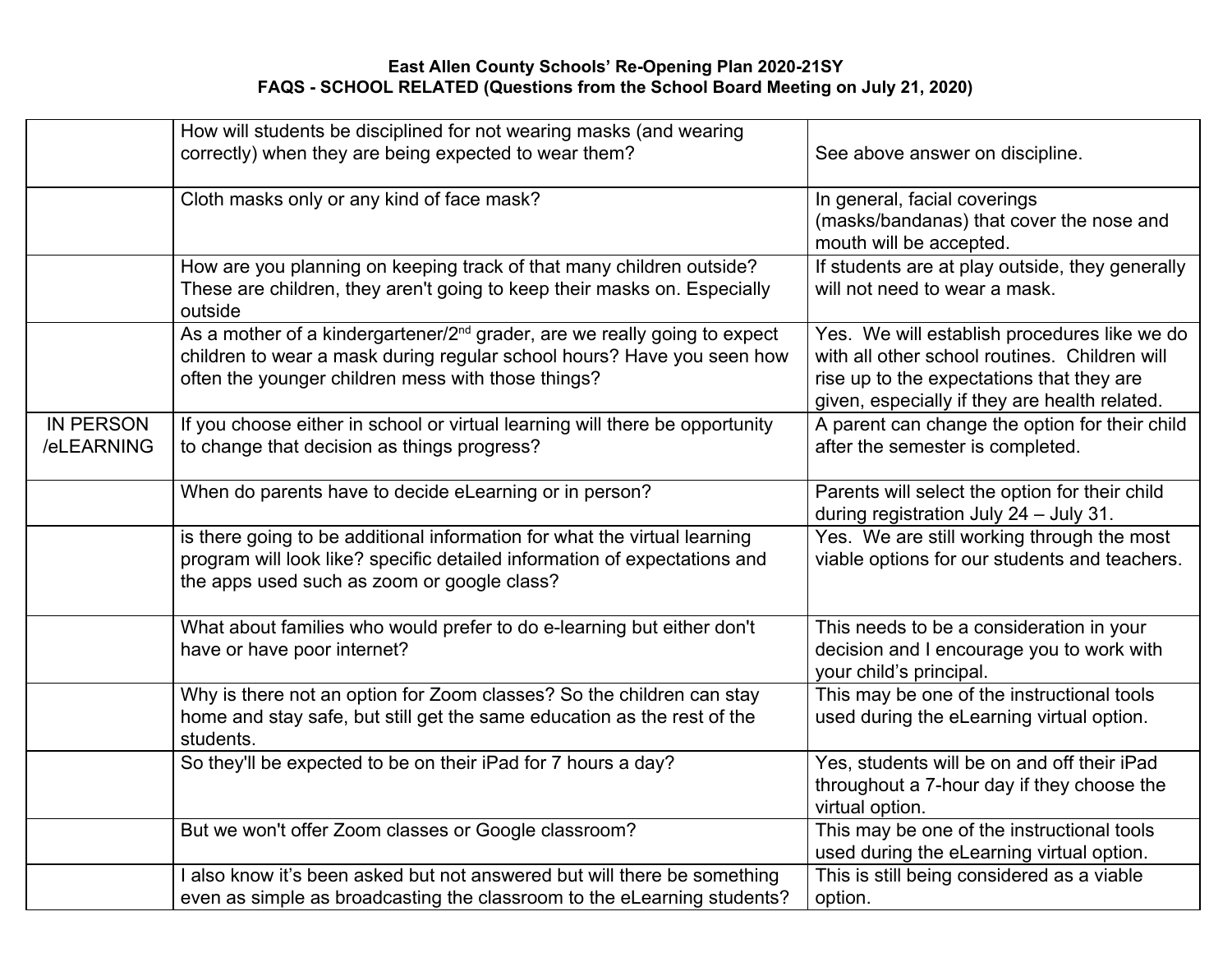| Will eLearning assignments be due daily or a week's worth due at once<br>like it was in the spring? She said it will be due daily and students will<br>have to log on during school hours. | Assignments will be due in the same<br>timeframe as the in-person classroom<br>assignment would be due.                                                                                             |
|--------------------------------------------------------------------------------------------------------------------------------------------------------------------------------------------|-----------------------------------------------------------------------------------------------------------------------------------------------------------------------------------------------------|
|                                                                                                                                                                                            |                                                                                                                                                                                                     |
| Why was a hybrid schedule not offered for secondary schools?                                                                                                                               | We feel that establishing a school routine<br>creates the best learning environment for our<br>students. That's not to say that a hybrid<br>schedule won't be looked at if COVID-19<br>cases occur. |
| Do you think it's safe to say that 40% of families will decide to keep their<br>children home? too high? too low? just curious :)                                                          | Based on the survey we did earlier, that<br>would be too high.                                                                                                                                      |
| For high risk kids or families will e-Learning be available                                                                                                                                | Yes.                                                                                                                                                                                                |
| For those remote students, how will Specials work? Will they attend<br>virtually or will they be given a different assignment?                                                             | It could be a combination of both.                                                                                                                                                                  |
| For the younger kids-- will desks remain grouped together in "islands" OR<br>will all desks, for all grades, be separated facing in the same direction?                                    | As much as possible desks will be separated<br>and facing in the same direction.                                                                                                                    |
| If a parent chooses the remote learning option will the material be the<br>same as covered in class?                                                                                       | Yes. EACS follows the curriculum bundles<br>that have been established which include the<br>Indiana Academic Standards.                                                                             |
| Will hybrid be considered after registration?                                                                                                                                              | The hybrid model may be utilized. A hybrid<br>schedule could be looked at if COVID-19<br>cases occur.                                                                                               |
| Did I miss if they offered the e-learning option, that it be required for a<br>whole semester? Or is everyone just going back?                                                             | Yes, there is an eLearning option. Yes, if this<br>option is chosen, it is required for a whole                                                                                                     |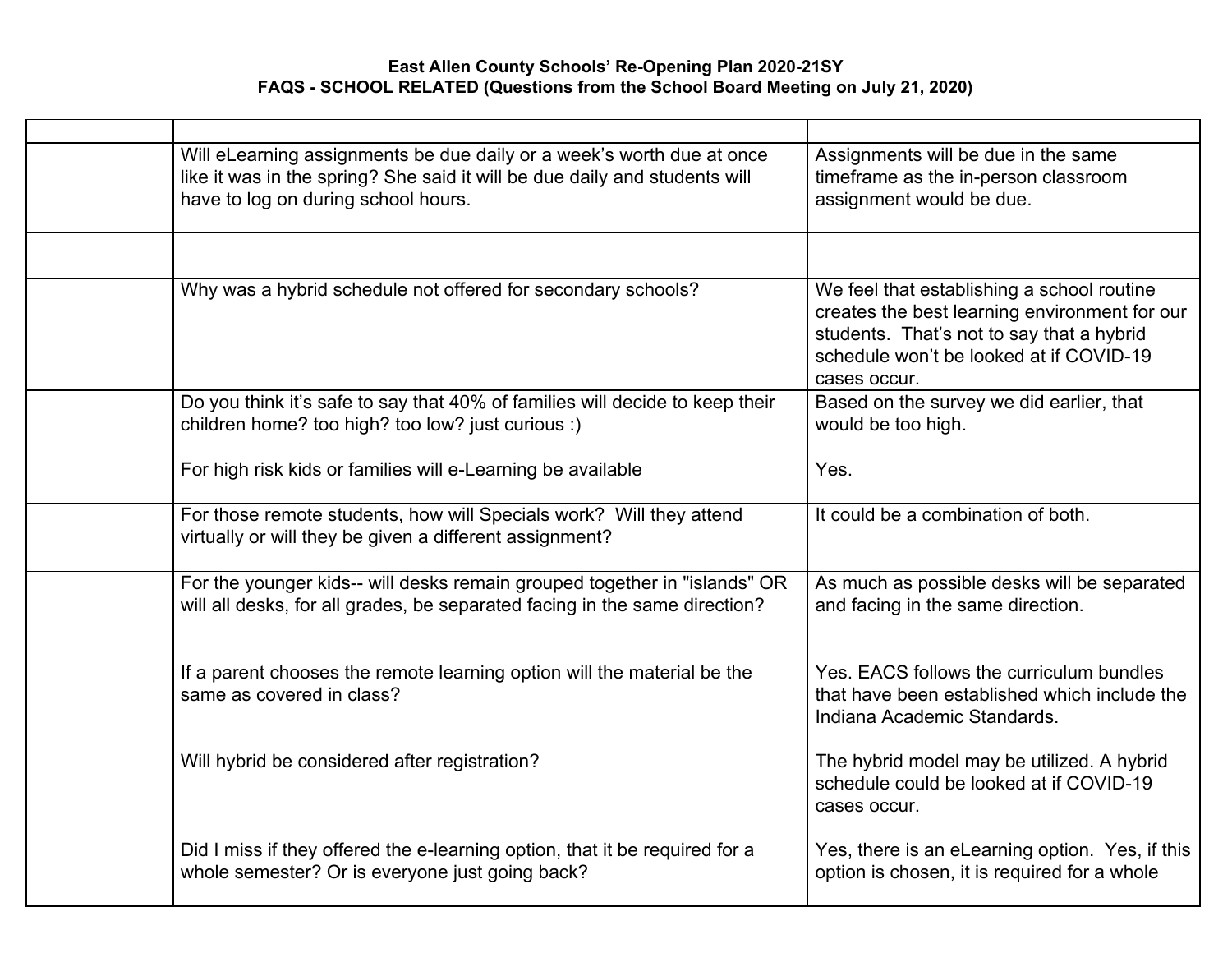|                                  |                                                                                                                                                                                                                                                                                                                                 | semester. No, not everyone will choose to<br>attend in-person.                                                                                                                                                                                                                                                                                                          |
|----------------------------------|---------------------------------------------------------------------------------------------------------------------------------------------------------------------------------------------------------------------------------------------------------------------------------------------------------------------------------|-------------------------------------------------------------------------------------------------------------------------------------------------------------------------------------------------------------------------------------------------------------------------------------------------------------------------------------------------------------------------|
|                                  | Why is it ok that we are preparing for either a child or a teacher to get<br>Covid? Why not be absolutely positive that no one will be put at risk<br>before opening schools?? What am I missing?                                                                                                                               | It is better to have a plan of action so that we<br>are not being reactionary to a situation. It is<br>our full intent to be as positive as possible<br>and keep all of our staff and students safe.                                                                                                                                                                    |
| <b>NEW</b><br><b>STUDENTS</b>    | What about kids entering a new school is there going to be a time to<br>walk them through the school? will incoming K students be able to tour<br>the building to get acquainted? meet the teacher night or something like<br>that?                                                                                             | Yes. Yes. We are discussing holding virtual<br>meet the teacher nights.                                                                                                                                                                                                                                                                                                 |
|                                  | Will the kids who are going to a new school (kindergarten middle high)<br>will they get the chance to see/tour the school before the 1st day?<br>walkthroughs before first day? I hope they do scheduled walk throughs<br>too! My incoming kindergartener was sick last March during round up so<br>we missed the walk through. | See above answer.                                                                                                                                                                                                                                                                                                                                                       |
|                                  | Availability to take your child on a walk through school with schedule?                                                                                                                                                                                                                                                         | Call your child's school.                                                                                                                                                                                                                                                                                                                                               |
| <b>LEO AIR</b><br><b>QUALITY</b> | What about changing the air filters often as you know it will be in the air<br>ducts. just FYI to think about                                                                                                                                                                                                                   | We will continue to do regular maintenance<br>per the CDC guidelines.                                                                                                                                                                                                                                                                                                   |
|                                  | Will there be an update on the air quality report at Leo jr se high regarding<br>what has been resolved and what remains outstanding?                                                                                                                                                                                           | An update was sent to all families last winter<br>after the completion of the second visit by the<br>Industrial Hygienist of the Indiana State<br>Department of Health. After that visit, the<br>IDOH stated there was no need for any<br>further follow-up visits. EACS continued to<br>work during the spring and summer to update<br>all aspects of the air quality. |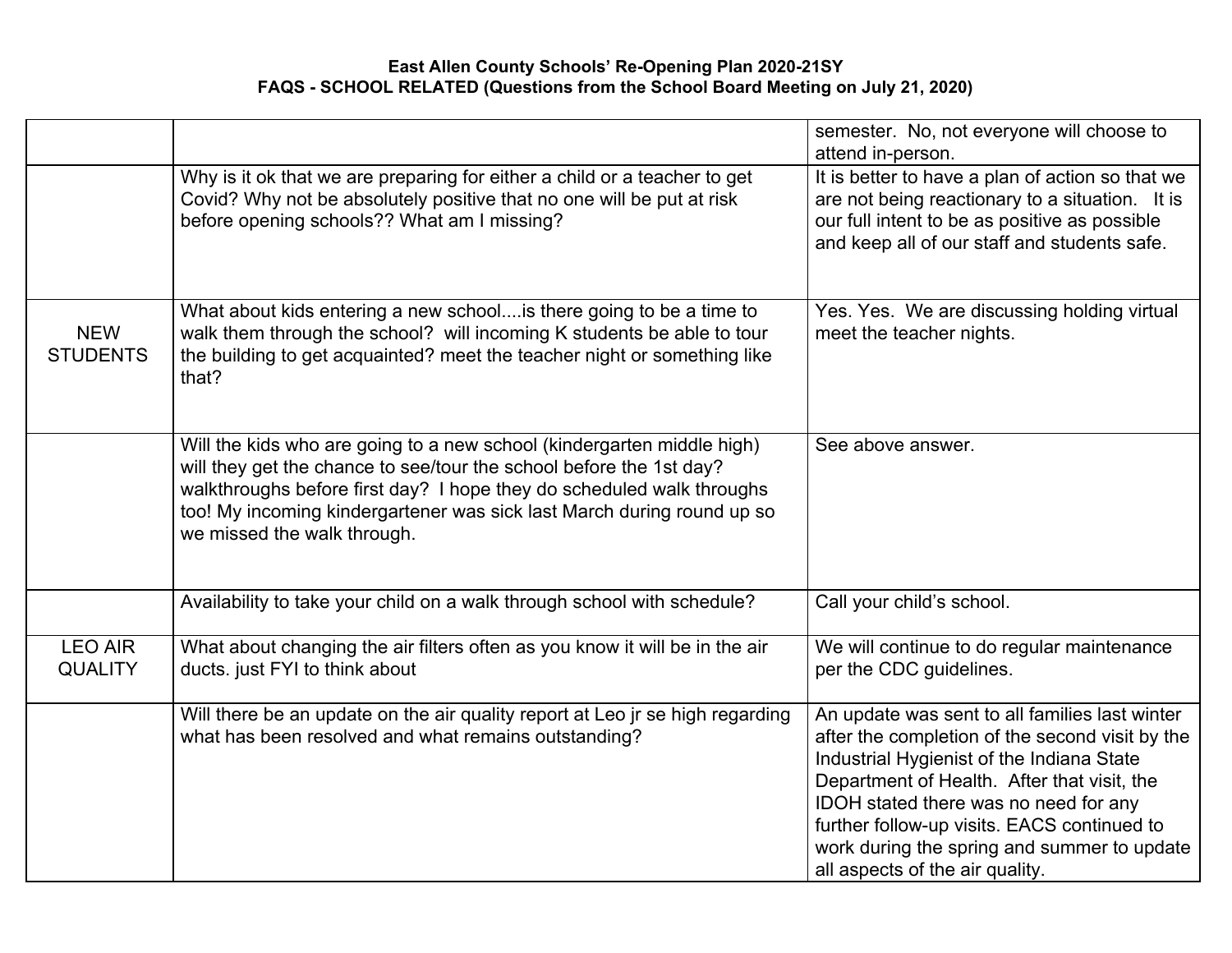| <b>ELEMENTARY</b>        | For the younger kids-- will desks remain grouped together in "islands" OR<br>will all desks, for all grades, be separated facing in the same direction?<br>Will children's desks be socially distanced?<br>Will elementary students desks be socially distanced | Yes, they will be separated facing the same<br>direction.<br>Yes, as much as possible                                |
|--------------------------|-----------------------------------------------------------------------------------------------------------------------------------------------------------------------------------------------------------------------------------------------------------------|----------------------------------------------------------------------------------------------------------------------|
|                          | What is the plan to keep the teachers safe from the children that are<br>asymptomatic? Other students as well.                                                                                                                                                  | We will wear masks, socially distance when<br>possible, wash and sanitize hands frequently.                          |
| <b>SAFETY</b>            | How will security for the students and staff be covered with extra<br>entrances and exits being used?                                                                                                                                                           | Buildings will have to make sure they have<br>supervised entrances and exits.                                        |
|                          | How will the school be keeping students safe? from Intruders? especially<br>now that a mask will be required for outsiders                                                                                                                                      | All visitors will be directed to the office where<br>the staff will answer their questions and meet<br>their needs.  |
| SPORTS,<br><b>EXTRAS</b> | Will children who opt to participate through e-learning be allowed to play<br>extra-curricular sports?                                                                                                                                                          | Yes. Yes. However, we recommend that<br>they attend in person.                                                       |
|                          | At a high school level will the kids still change classes? If we choose<br>eLearning can they still do sports?                                                                                                                                                  | Yes. Yes. However, we recommend that<br>they attend in person.                                                       |
|                          | So how will it be for a child who does sports and chooses eLearning. Will<br>they be able to still play sports?                                                                                                                                                 | Yes, but it is recommended that they attend<br>in person if possible.                                                |
|                          | So I heard two things in regards to athletics - they could participate if<br>choosing elearning and then they needed to be in person                                                                                                                            | However, they may choose eLearning and<br>still participate in sports.                                               |
|                          | If I'm understanding correctly if you want to do extracurriculars like sports<br>or choir you need to attend in person? or will IHSAA recognize remote<br>attendance as fulfilling the attendance criteria?                                                     | Co-curriculars must attend in person.<br>However, extra-curriculars may do eLearning<br>but in-person is recommended |
|                          | What did she say about OSI?                                                                                                                                                                                                                                     | OSI is a co-curricular program. Students<br>who participate in this program must attend<br>in person.                |
| <b>BUSING</b>            | So it's ok for 50-60 kids to be on a bus to get to school and back but for<br>some reason going on a field trip isn't ok? That makes zero sense.                                                                                                                | We want to limit the time on a bus and there<br>is no way that we know that the place they                           |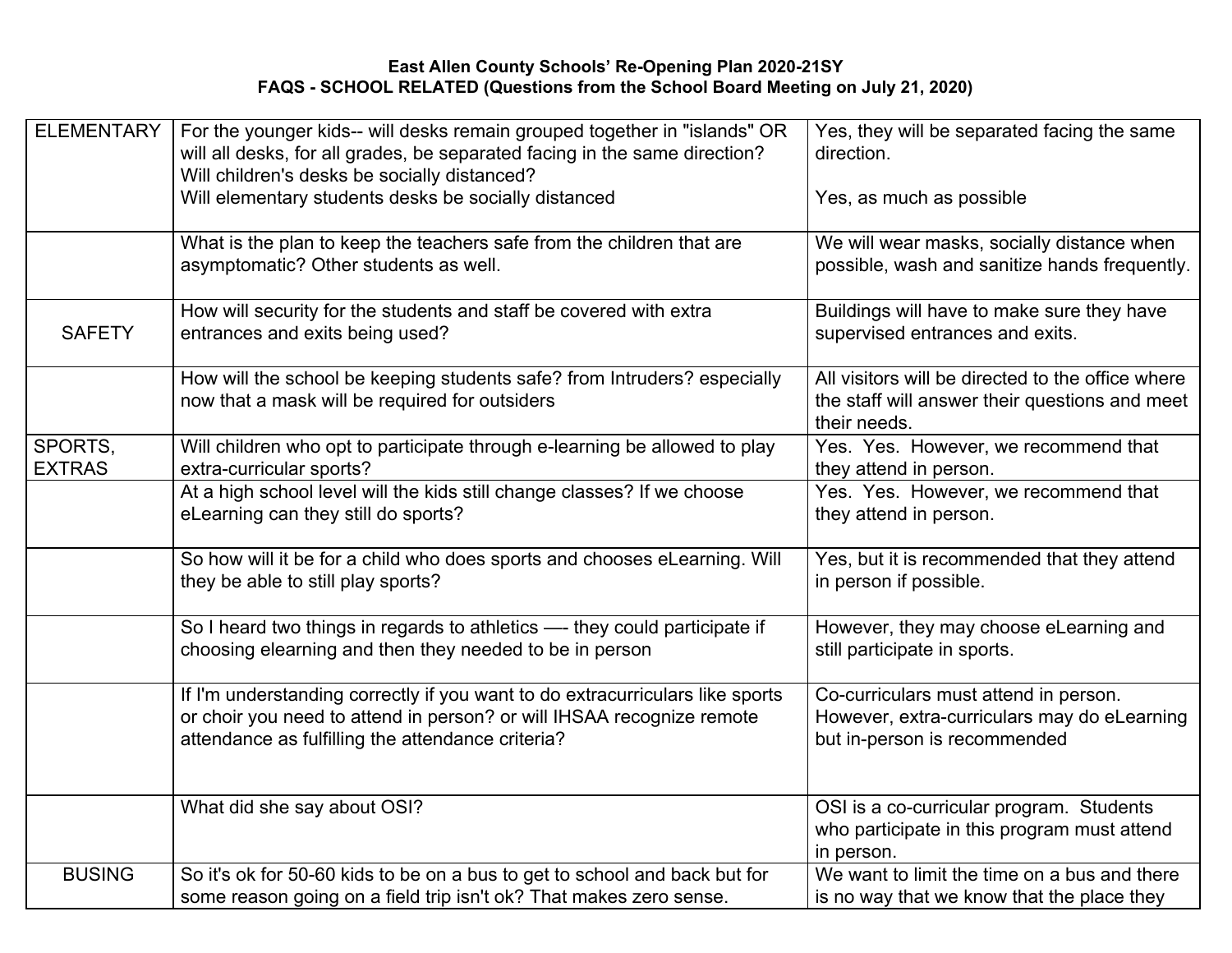|              |                                                                              | are visiting has protocols in place to insure             |
|--------------|------------------------------------------------------------------------------|-----------------------------------------------------------|
|              |                                                                              | the health and safety for our students.                   |
|              | Can we ensure siblings get assigned bus seating together? It says in the     | Yes. Siblings will be seated together on the              |
|              | plan that siblings will be seated together if on the same bus. I don't think | bus.                                                      |
|              | they read that part out loud.                                                |                                                           |
|              | What about bussing to other after school programs, centers, etc.?            | It will be limited but if it is childcare related         |
|              |                                                                              | we will transport as mandated by the State of             |
|              |                                                                              | Indiana.                                                  |
|              | What was said about bus transportation?                                      | Please see the Re-Opening plan under bus                  |
|              |                                                                              | transportation                                            |
|              | Testing at school, will transportation be provided?                          | No. Students will need to find their own                  |
|              |                                                                              | transportation to school to take their tests.             |
|              | Will they be eating lunch together? Or in a classroom?                       | Lunch procedures and set up will be unique                |
| <b>LUNCH</b> |                                                                              | to each building.                                         |
|              | Can cold lunch (packed lunch) keep from going through lunch line             | Yes.                                                      |
|              | altogether?                                                                  |                                                           |
|              | What about East Allen University?                                            | Due to the rigor of the college content we                |
|              |                                                                              | strongly recommend in-person attendance.                  |
|              | What about the ABC construction program?                                     | Yes. It's a skills trade, therefore in-person             |
|              |                                                                              | learning is required.                                     |
|              |                                                                              | Each school will share their plans in their               |
|              | When will individual schools release their plans?                            | Back to School information.                               |
|              | When will numbers be finalized for enrollment?                               | Registration will be completed on July 31 <sup>st</sup> . |
|              |                                                                              |                                                           |
|              |                                                                              | We will work to ensure all students will have             |
|              | How will administration work closely with teachers after enrollment          | a homeroom teacher for the classes they are               |
|              | numbers are finalized before the school year actually starts on 8/6 - 8/7?   | taking.                                                   |
|              | Are ELL services only available for in person or could a child do distance   | ELL Services are available via eLearning as               |
|              | learning and still come to campus for ELL services?                          | well as in person, however it is                          |
|              |                                                                              | recommended to attend in person.                          |
|              | Still scheduled to start on the 10th? Still the same start date?             | As of today (7/22/20) EACS' start date is                 |
|              |                                                                              | August 10 <sup>th</sup> for students.                     |
|              |                                                                              |                                                           |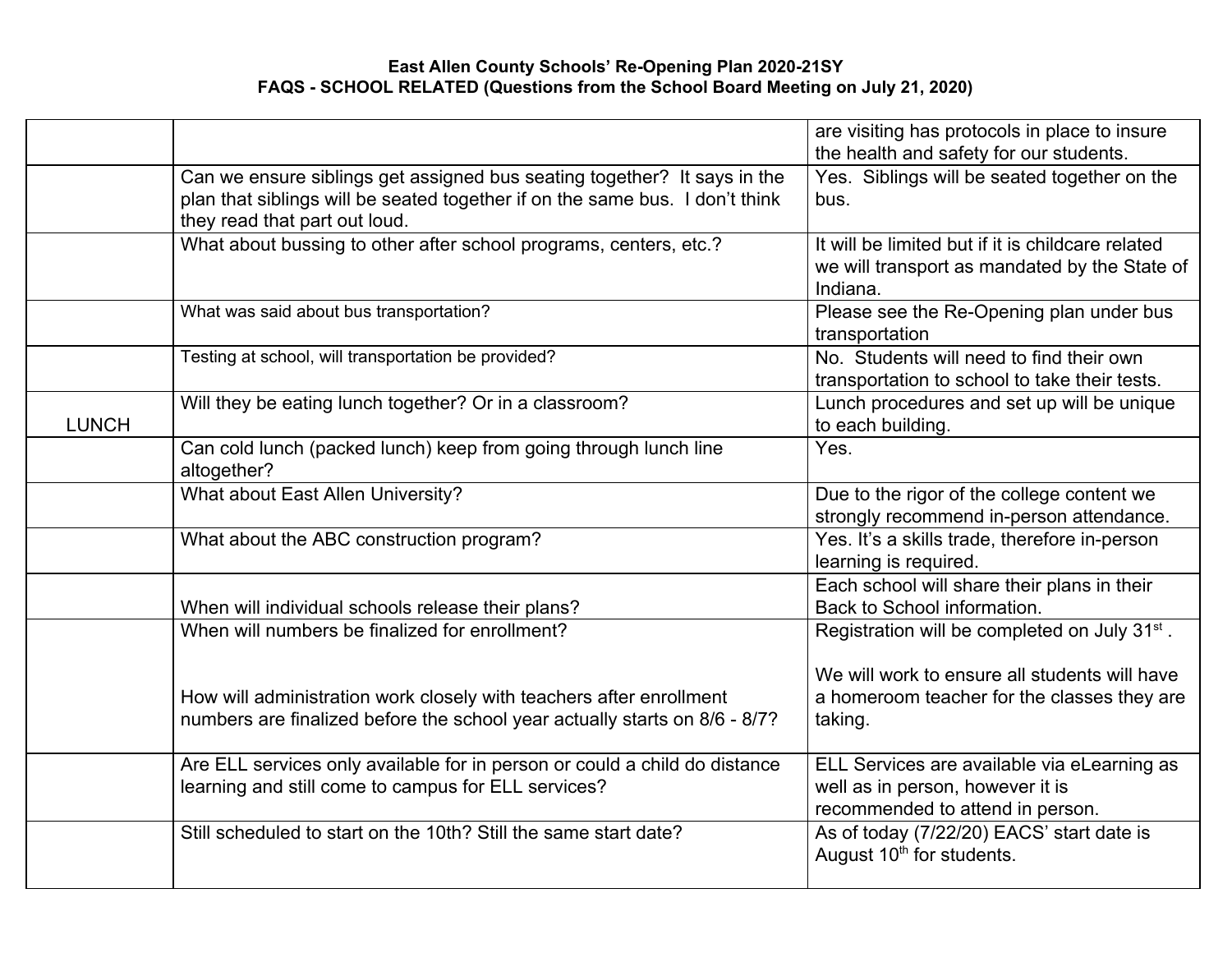|                                                             | Are teachers going to be compensated if they are required to do virtual<br>and in person teaching?                                                                                                                                                                                                                               | Until it is decided what instructional practices<br>will be utilized, compensation will not be<br>addressed at this time.                                                     |
|-------------------------------------------------------------|----------------------------------------------------------------------------------------------------------------------------------------------------------------------------------------------------------------------------------------------------------------------------------------------------------------------------------|-------------------------------------------------------------------------------------------------------------------------------------------------------------------------------|
| <b>TEACHERS</b>                                             | So what was the percentage of the survey completed eLearning                                                                                                                                                                                                                                                                     | Approximately 58% of our student population<br>represented in our survey.                                                                                                     |
|                                                             | Do teachers have the option to do eLearning instead of face-to-face?                                                                                                                                                                                                                                                             | Once we know the delivery method needed,<br>teachers will be selected to do eLearning if<br>needed.                                                                           |
| <b>MEDICALLY</b><br><b>FRAGILE</b>                          | What if your child has medical concerns but is supposed to be taking AP<br>and dual credit classes? Is that child just not going to be permitted to take<br>those classes now due to concerns with covid 19?                                                                                                                     | No. If you have a doctor's<br>referral/recommendation, please share it with<br>your child's school.                                                                           |
|                                                             | Medically fragile seniors that need classes to complete their honors<br>diploma that will have to choose e-learning, what's the reality for them?<br>Kiss all of that hard work goodbye?                                                                                                                                         | work with your physician to provide<br>documentation and Please work with your<br>child's guidance counselor.                                                                 |
| MISC.<br><b>COMMENTS/</b><br><b>QUESTIONS</b><br>(unedited) | How do we make a decision when we don't have the information we need<br>to make that decision                                                                                                                                                                                                                                    | Please email the Superintendent any of your<br>specific questions that you have or your<br>child's school principal                                                           |
|                                                             | What social/emotional support is going to be provided to the e-learning<br>students? The social isolation needs to be considered just as much as the<br>education. A depressed child is not going to perform well. Will the<br>students have access to form collaboration groups with their peers via<br>school media platforms? | Please work with your child's counselor<br>regarding your child's specific needs. Ask<br>your child's teacher about possible groups<br>with peers via school media platforms. |
|                                                             | Why don't you answer questions tonight and then send an email out<br>district wide?<br>Will there be an FAQ released?                                                                                                                                                                                                            | Yes. An FAQ will be posted on the EACS<br>website.                                                                                                                            |
|                                                             | Incredibly disappointed in this meeting. The questions that we need<br>answered are not being answered and which makes this incredibly<br>stressful. I do not feel any better than I did before this meeting.                                                                                                                    |                                                                                                                                                                               |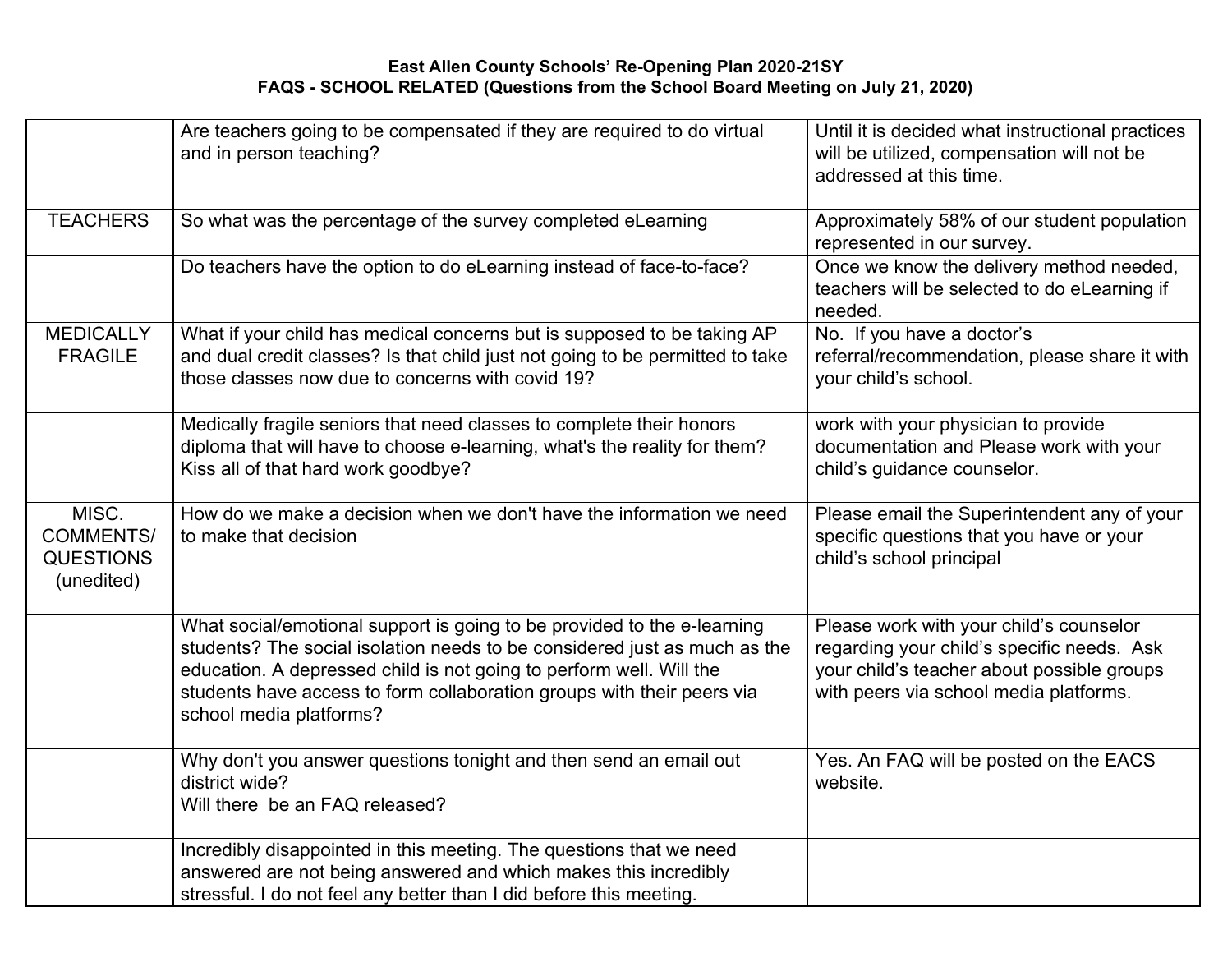| I am disappointed that we took the time to be here and listen and yet our<br>question will not be addressed. I have a student that is very anxious about<br>how things will work and yet those things are really not being addressed<br>with this presentation. I feel that a meeting this long with this little info<br>doesn't allow us to make informed choices for our children. |  |
|--------------------------------------------------------------------------------------------------------------------------------------------------------------------------------------------------------------------------------------------------------------------------------------------------------------------------------------------------------------------------------------|--|
| They have had literal months to prepare answers for these very basic<br>questions.                                                                                                                                                                                                                                                                                                   |  |
| just get the teacher a karaoke machine so they can talk thru a microphone<br>and then they don't need to be bundled together                                                                                                                                                                                                                                                         |  |
| Practical?? Please define practical                                                                                                                                                                                                                                                                                                                                                  |  |
| Thank you for trying to keep 10k kids as safe as possible. this is a new<br>time of learning and we will make it thru                                                                                                                                                                                                                                                                |  |
| Masks are ridiculous, we are there to have kids LEARN not be educated<br>on mask ugh                                                                                                                                                                                                                                                                                                 |  |
| So they are wearing masks, sometimes. Social distancing, sometimes.<br>What are we even doing?                                                                                                                                                                                                                                                                                       |  |
| Comcast offers internet for \$10 a month I believe if you qualify for income<br>or if your child is on government assistance                                                                                                                                                                                                                                                         |  |
| You should call 3 Rivers Communication in Leo. They have high speed<br>anywhere, but it's not cheap.                                                                                                                                                                                                                                                                                 |  |
| I don't see why we can't remote the first semester or start out remote<br>(push start date back) This seems so rushed and reevaluate in January.<br>While I agree, the delivery needs looked at more closely, I feel that is the<br>safest option at this point and time.                                                                                                            |  |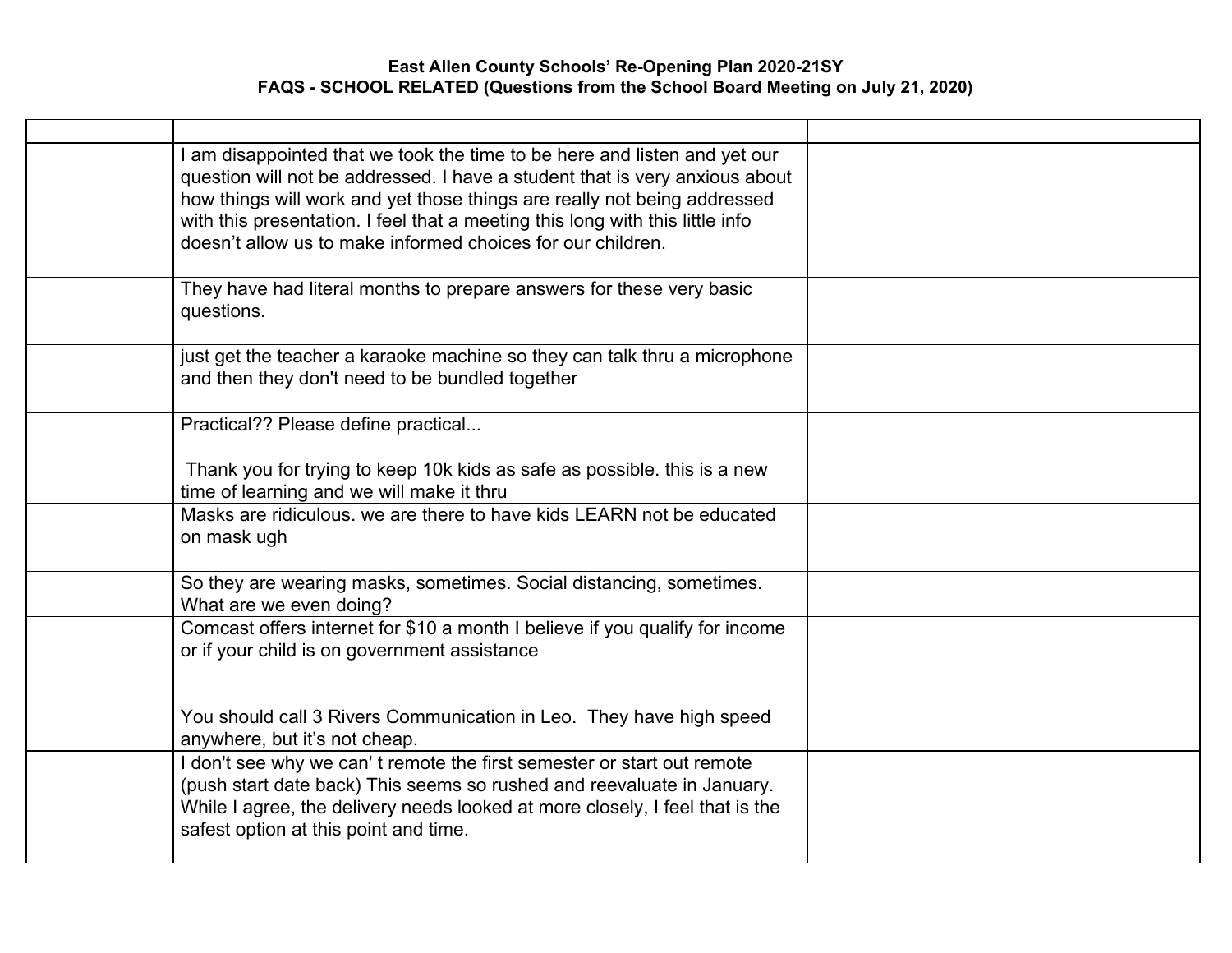|        | I think zoom classes would be a great idea. if needed have a system<br>where kids can clock in with there student numbers and out if needed to<br>prove there attendance so schools get there funding                                                                                                       |  |
|--------|-------------------------------------------------------------------------------------------------------------------------------------------------------------------------------------------------------------------------------------------------------------------------------------------------------------|--|
|        | Why are we focusing so hard on the grab and go and we aren't really<br>addressing how you're not offering Zoom classes or other options that will<br>keep our children safe. You admittedly said you are prepared for there to<br>be cases of Covid, but if they are home and quarantined, there will be 0. |  |
|        | I want my child in school. I'm hoping more students choose eLearning so<br>maybe the in school students can have more one on one learning                                                                                                                                                                   |  |
|        | I know it will be hard for parents who work full time but why not hold in<br>person learning until after labor day, reassess then. use google<br>Classrooms in the meantime.                                                                                                                                |  |
| not    | by allowing schools to open and kids to return we are going to see big<br>jump in numbers of covid cases. So can you all look in the mirror and say<br>to your selves I am okay ya belong with your life and your kids lives. I can                                                                         |  |
|        | that answer is unacceptable. if the kids have packets that allow them to<br>stay up with the class why are you saying they won't know whats going on<br>on a livestream.                                                                                                                                    |  |
| aids!! | All of those items are band aids! It's time to really INVEST in those<br>schools in need! This has been going on for too long with too many band                                                                                                                                                            |  |
|        | In the meantime our kids have to breathe in CO2, mold, etc!                                                                                                                                                                                                                                                 |  |
|        | Just a personal opinion, if you are concerned enough to not send your<br>child to school, they probably shouldn't play sports either                                                                                                                                                                        |  |